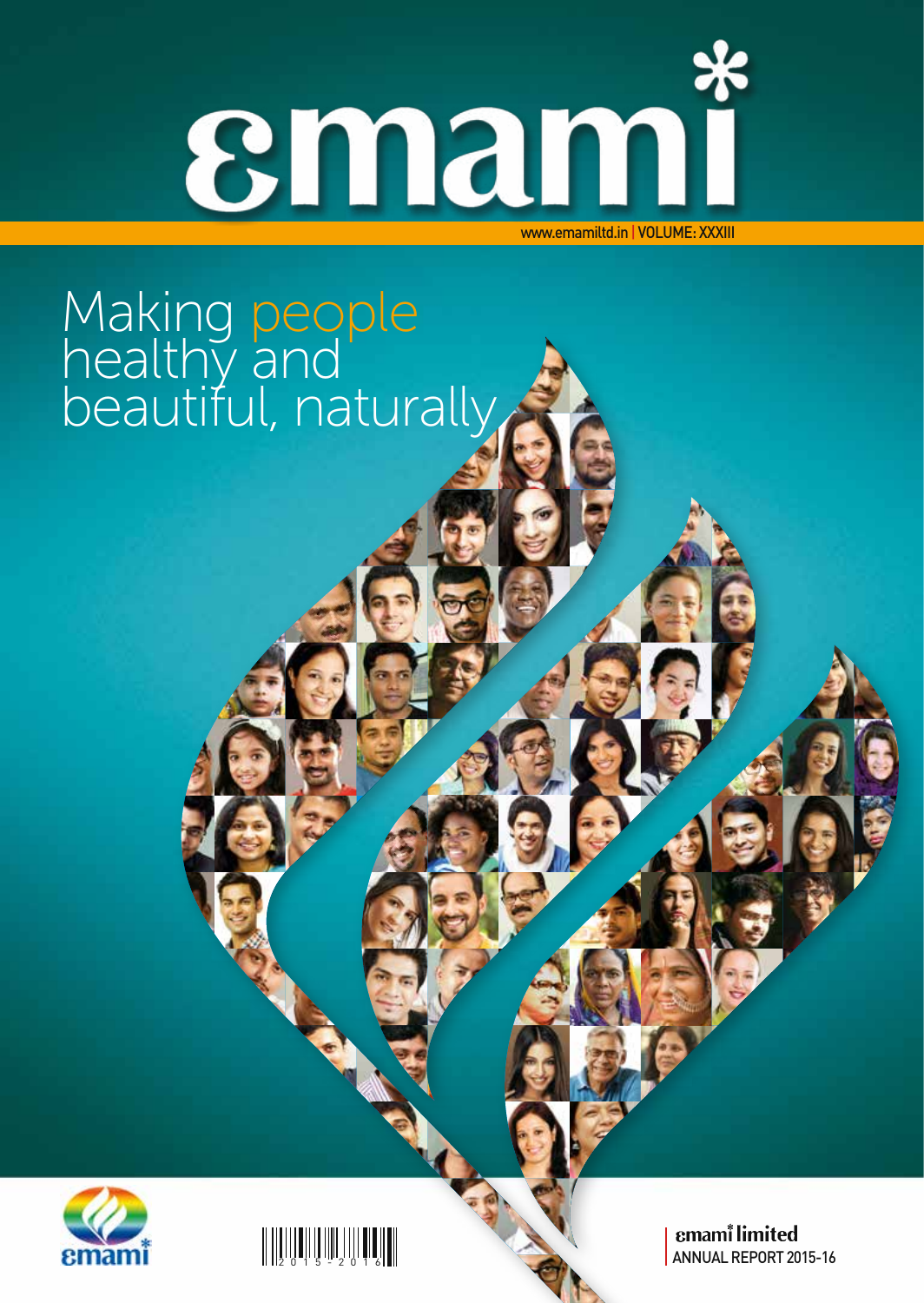## Corporate Information

#### Chairman

R.S. Agarwal

Managing Director Sushil K. Goenka

#### CEO-Finance, Strategy &

Business Development and CFO N.H. Bhansali

#### Company Secretary & VP-Legal A.K. Joshi

#### Auditors

S.K. Agrawal & Co *Chartered Accountants*

R.S. Goenka K.N. Memani Y.P. Trivedi M.D. Mallya Rama Bijapurkar P.K. Khaitan

**Directors** 

Sajjan Bhajanka S.B. Ganguly Amit Kiran Deb Mohan Goenka Aditya V. Agarwal Harsha V. Agarwal Prashant Goenka

#### BOARD COMMITTEES

#### Audit Committee

S.B. Ganguly, Chairman R.S. Goenka Sajjan Bhajanka Amit Kiran Deb

#### Nomination and Remuneration Committee

Amit Kiran Deb, Chairman Sajjan Bhajanka S.B. Ganguly

#### Share Transfer Committee

Mohan Goenka, Chairman Aditya V. Agarwal Harsha V. Agarwal Priti A Sureka

#### Stakeholders' Relationship Committee

Sajjan Bhajanka, Chairman S.B. Ganguly Mohan Goenka Harsha V. Agarwal

#### Finance Committee

R.S. Goenka, Chairman Sushil K. Goenka Mohan Goenka Aditya V. Agarwal Harsha V. Agarwal Priti A Sureka

#### Risk Management Committee

R.S. Goenka, Chairman S.B. Ganguly Sushil K. Goenka Mohan Goenka Harsha V. Agarwal Priti A Sureka

#### Corporate Governance Committee

S.B. Ganguly, Chairman R.S. Goenka Y.P. Trivedi Amit Kiran Deb

#### Corporate Social Responsibility Committee

Sushil K. Goenka, Chairman Amit Kiran Deb Mohan Goenka Harsha V. Agarwal Priti A Sureka

#### OUR PRESENCE

60+ COUNTRIES | 7 FACTORIES | 1 OVERSEAS UNIT | 4 REGIONAL OFFICES | 33 DEPOTS | 8 OVERSEAS SUBSIDIARIES.

#### **BANKERS**

CANARA BANK | ICICI BANK LTD. | CITI BANK N.A. | HDFC BANK LTD | HSBC LTD | DBS BANK LTD.

Registrar & Transfer Agent

Maheswari Datamatics Private Limited, 6, Mangoe Lane, Kolkata 700 001, West Bengal, India, Tel: +91-33-2248 2248, Fax: +91-33-2248 4787, Email: mdpl@cal.vsnl.net.in

Registered Office: Emami Tower, 687, Anandapur, EM Bypass, Kolkata 700 107, West Bengal, Tel : +91-33-6613 6264, Fax: +91-33-6613 6600, Email: contact@emamigroup.com

#### Website: www.emamiltd.in | CIN: L63993WB1983PLC036030

### Priti A Sureka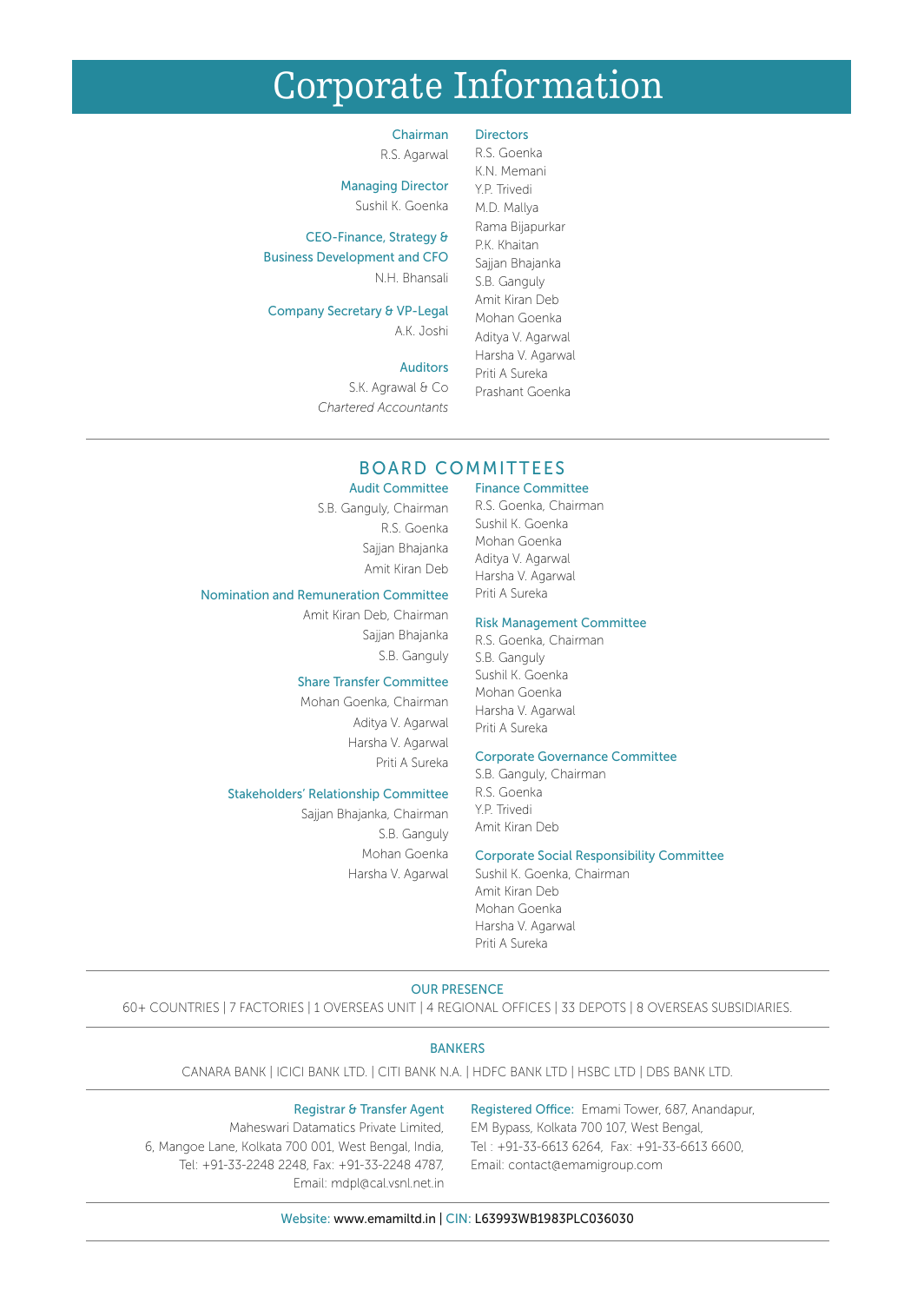# *contents*



Founders' statement

| Our key                   |     |
|---------------------------|-----|
| to success                | (14 |
|                           |     |
| Upfront                   |     |
| Highlights - FY 2015-16   | 08  |
|                           |     |
| <b>Growth story</b>       |     |
| 10 Year – Highlights      | 10  |
|                           |     |
| Upfront                   |     |
| <b>Board of Directors</b> |     |



| Young<br>Leadership                                        | 25             |
|------------------------------------------------------------|----------------|
| <b>TEAM</b><br><b>emami</b><br><b>Heads of Departments</b> | $\prime\prime$ |

Cover Story 12

### Making people<br>healthy and beautiful, naturally



| Focus                                                                 |    |
|-----------------------------------------------------------------------|----|
| Consumer Care                                                         | 26 |
| Health is Wealth                                                      | 34 |
| 10 things you need to know<br>about Fmami's<br><b>Global Business</b> | 38 |
| A Bullish Proposition                                                 | 76 |
| Fmami, Newsmaker                                                      |    |





| anam                                                                                       |  |
|--------------------------------------------------------------------------------------------|--|
| www.emamilist.in   VOLUME: XXXIII<br>Making people<br>healthy and<br>beautiful, naturally, |  |

 $M<sub>h</sub>$ <br>he



Less Pain More Gain **52** Mirror Mirror on the Wall 54



Financial section Business Responsibility Report 140 151 Standalone Financial Statements Consolidated Financial

Statements

187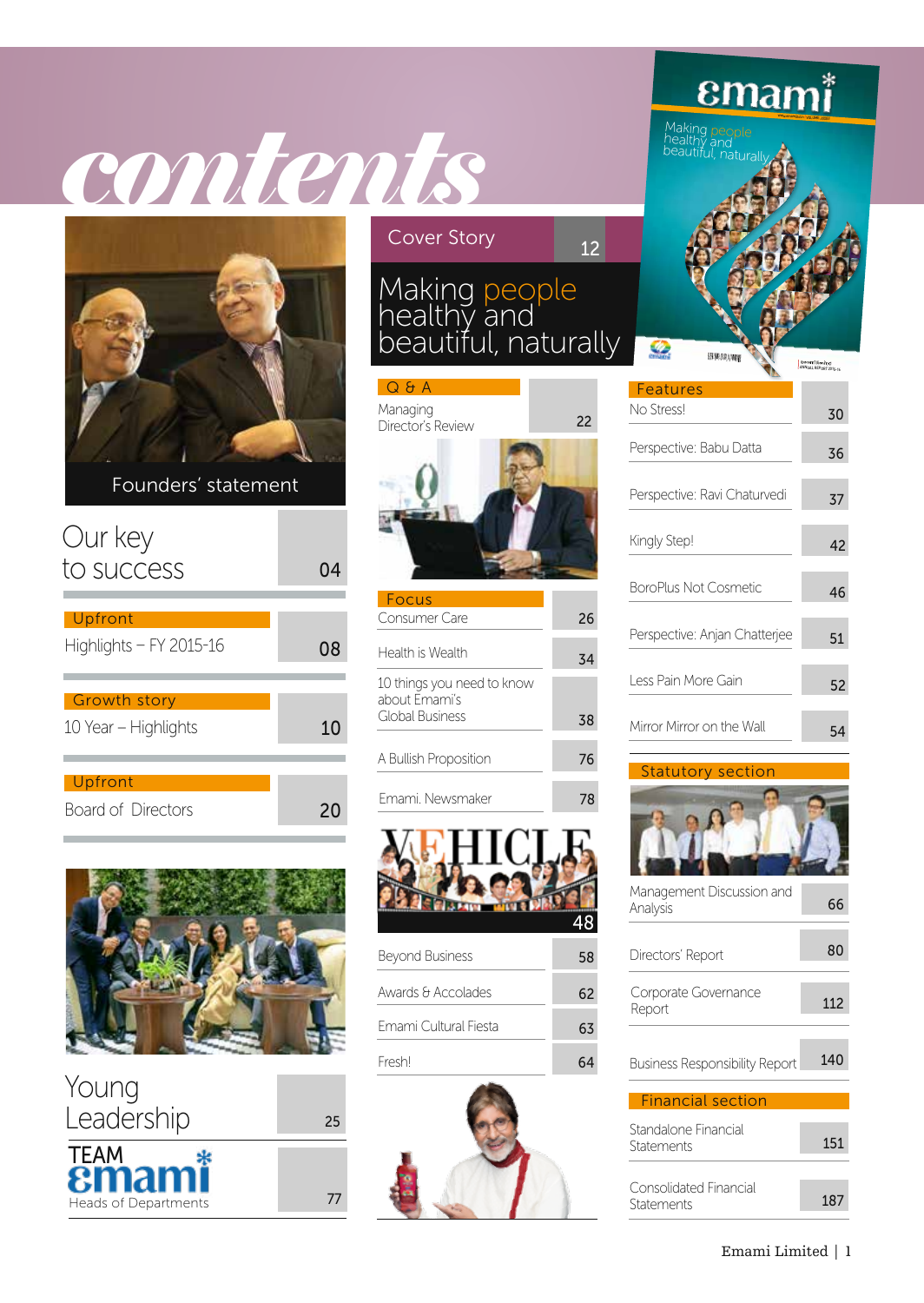#### EDITOR'S NOTE

#### EDITORIAL BOARD

N H Bhansali Rajesh Sharma Mahasweta Sen Arpit Shah Pritha Roy Chakraborti

#### Forward-looking statement

In this Annual report, we have disclosed the Company's objectives, expectations and forecasts to enable investors to comprehend our prospects and take informed investment decisions. This report and other statements – written and oral – that we periodically make may be forwardlooking within the meaning of applicable securities laws and regulations. We have tried wherever possible to identify such statements by using words such as 'anticipates', 'estimates', 'expects', 'projects', 'intends', 'plans', 'believes' and words of similar substance in connection with any discussion of future performance. Although we believe that we have been prudent in our assumption, actual results may differ materially from those expressed in the statement. The achievement of results is subject to risks, uncertainties and even inaccurate assumptions.



To all our stakeholders,

Welcome to yet another edition of the Emami Annual Report!

When we started presenting our annual report in the form of a magazine, a number of people asked 'A magazine? Really?'

The advantages of an exhaustive reporting format soon began to emerge.

A number of shareholders at the AGM complimented the management for going against convention. They said they found the magazine engrossing. Some indicated the information reporting was comprehensive. Yet others indicated that they never realised the management depth of the Company until they read this differentiated treatment.

And that is precisely why we selected to extend the Annual Report beyond its conventional treatment – from a collection of numbers and strategic analyses towards a document that broadly captures the romance of the Company.

We hope you enjoy this edition!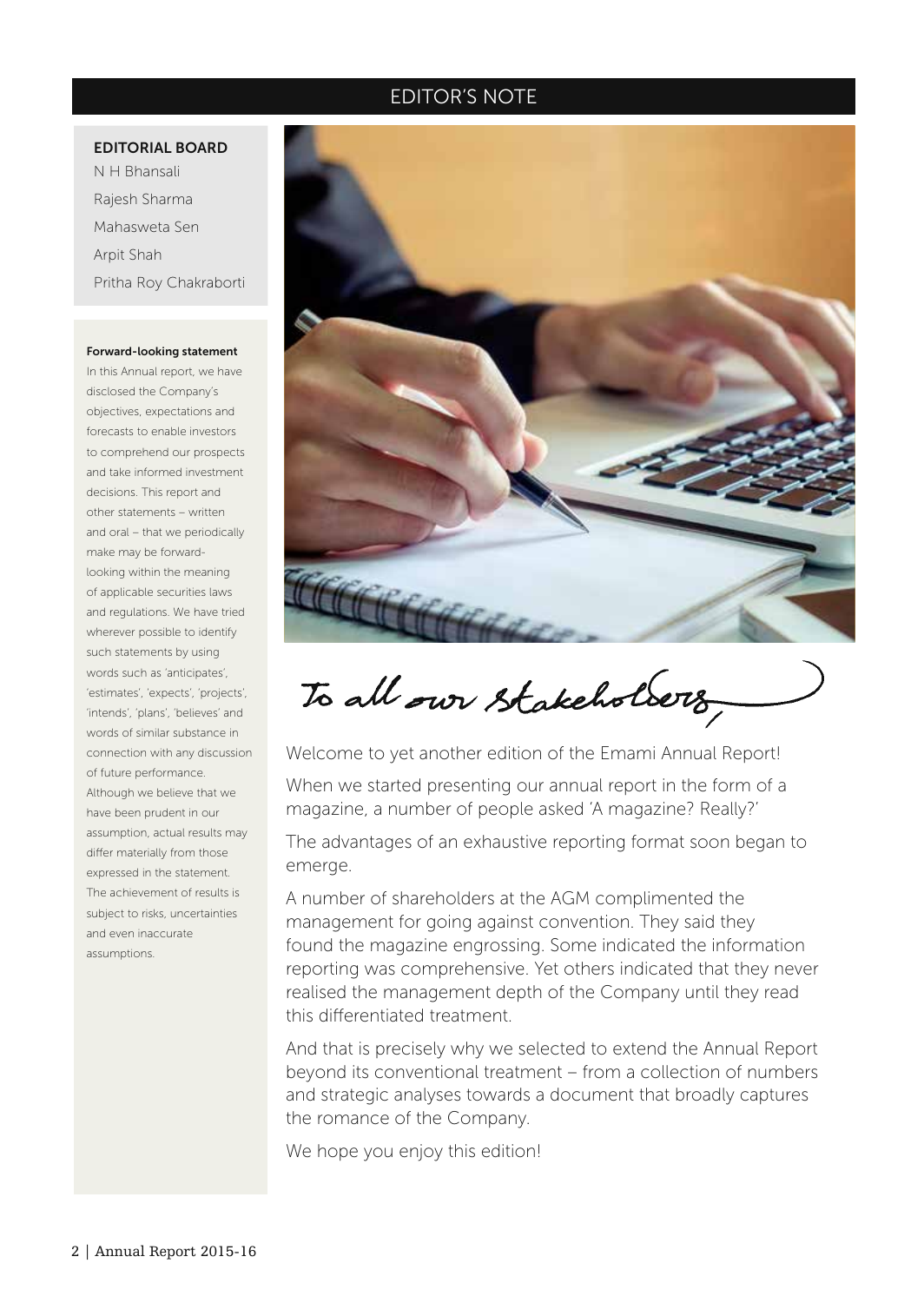#### ANNUAL REPORTS OVER THE YEARS



## Readers speak

**The Next Orbit** – the last year's Annual Report from the house of Emami, in one word, was awesome. It was not only very aesthetically designed with an international appeal, it was also a very good read because now I know that what strategies the Company followed to achieve multiple growth. Your Annual Report format similar to a magazine is really unique.

**RAJESH GHORAWAT,**

*Shareholder*

**Most** respectfully, I am pleased to give my feedback on the Annual Report (2014-15) of the Company. As a shareholder, my priority is to know everything about the Company and how it has been performing. I take the privilege to say that I am well satisfied with the quality of Annual Reports of the Company because the feature style of the report makes it interesting to read yet easy to comprehend. Moreover, in a constructive and easy manner, it showcases the highlights of fiscal, journey of the Company, the brand legacies and highlights of Emami's growth over the last decade. A well-defined financial result, offering a comprehensive overview that the shareholder needs to know to reinforce trust in the company. Using your platform I would give my best wishes to the Company.

#### **MADHUSUDAN DEY,**

*Shareholder*

**I would** like to take the privilege of giving my feedback on the Annual Report (2014-15) of Emami Limited. I have been associated with Emami since long-time and I feel like being an important member of the Emami family. Just like in a family, trust forms the base in keeping every member together, similarly Emami forms the base of this trust and loyalty with its shareholders through each year's Annual Report. Transparent, comprehensive and interesting are the three words I would like to use for the last year's Annual Report. I am pleased to say that each year my expectations with the Company rises and seeing the growth of the company through the report not only fulfils my desired expectation but also builds a stronger equity for the Company.

**SANDIP KR. KEJRIWAL,** *Shareholder*



2014 -15

Last year's Annual Report was a treasure trove of information. It introduced Emami to us in a way that we didn't know before.

**SHARDA SHAH,**  *Shareholder*

**I am India,** *Only Numbers, Emami – Focus, Emami – The Next Orbit – Emami* Annual Report is setting an industry benchmark with every passing year. The ideation, the creativity, the quality and the variety of information is only getting better with each edition. As a shareholder, I feel privileged to have a copy of Emami Annual Report which is worth treasuring . I look forward to see what surprise elements the Emami Annual Report for the year 2015-16 is going to offer.

**MAYANK BEHANI,** *Shareholder*

**Emami Limited** is perhaps one of the few companies in India or may be in the world who have shown the courage to take a serious document like a Company's Balance Sheet to the excellent levels of creativity. The magazine format is really unique which generates interest not only for shareholders but for any lay reader to go through the articles which are really well researched and informative. My best wishes are with the Company and I hope to see many more powerhouse of creativity in the Annual Reports of Emami Limited in the coming days.

\_\_\_\_\_\_\_\_\_\_\_\_\_\_\_\_\_\_

**TULSI RAM TIBREWAL,** *Shareholder*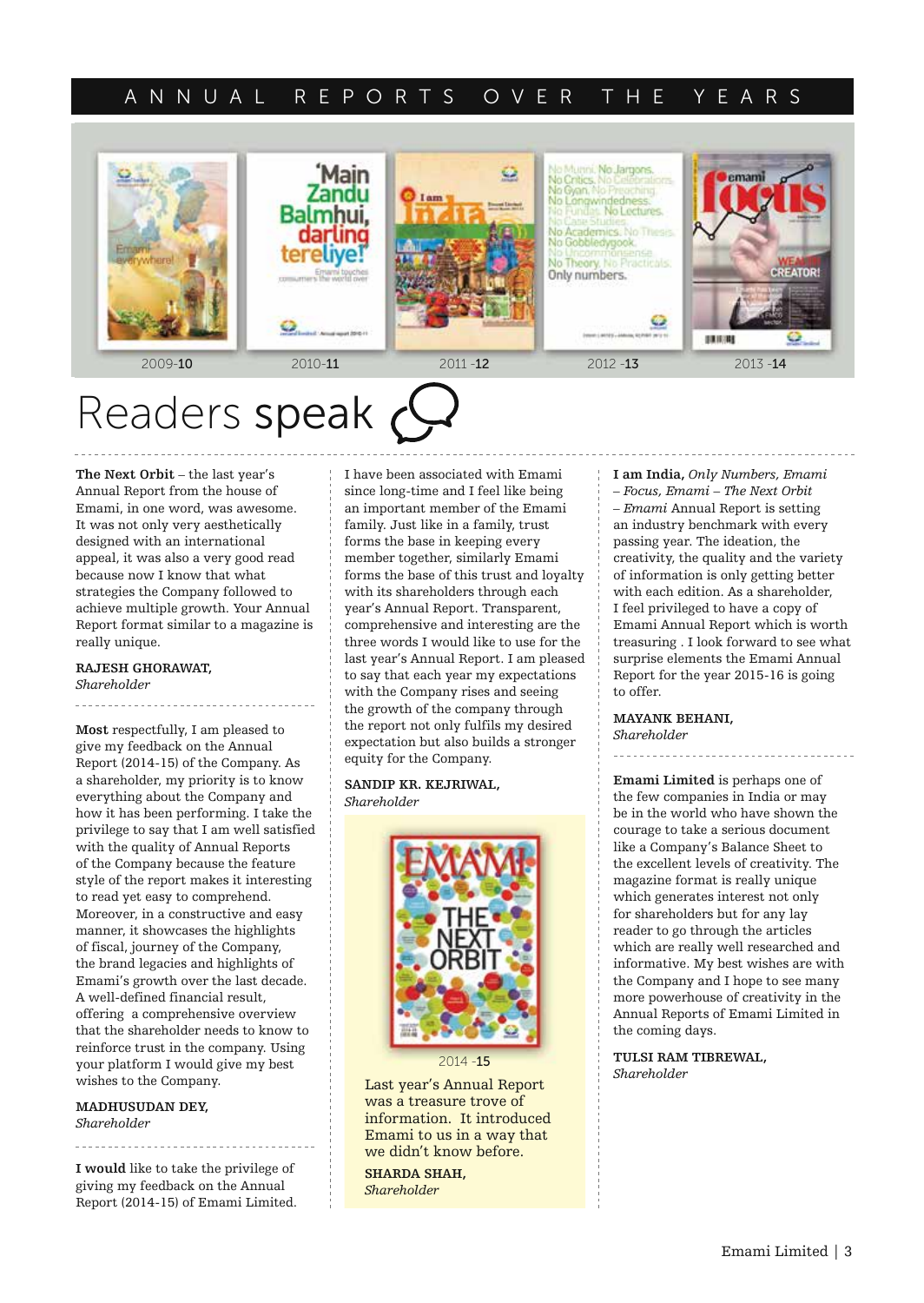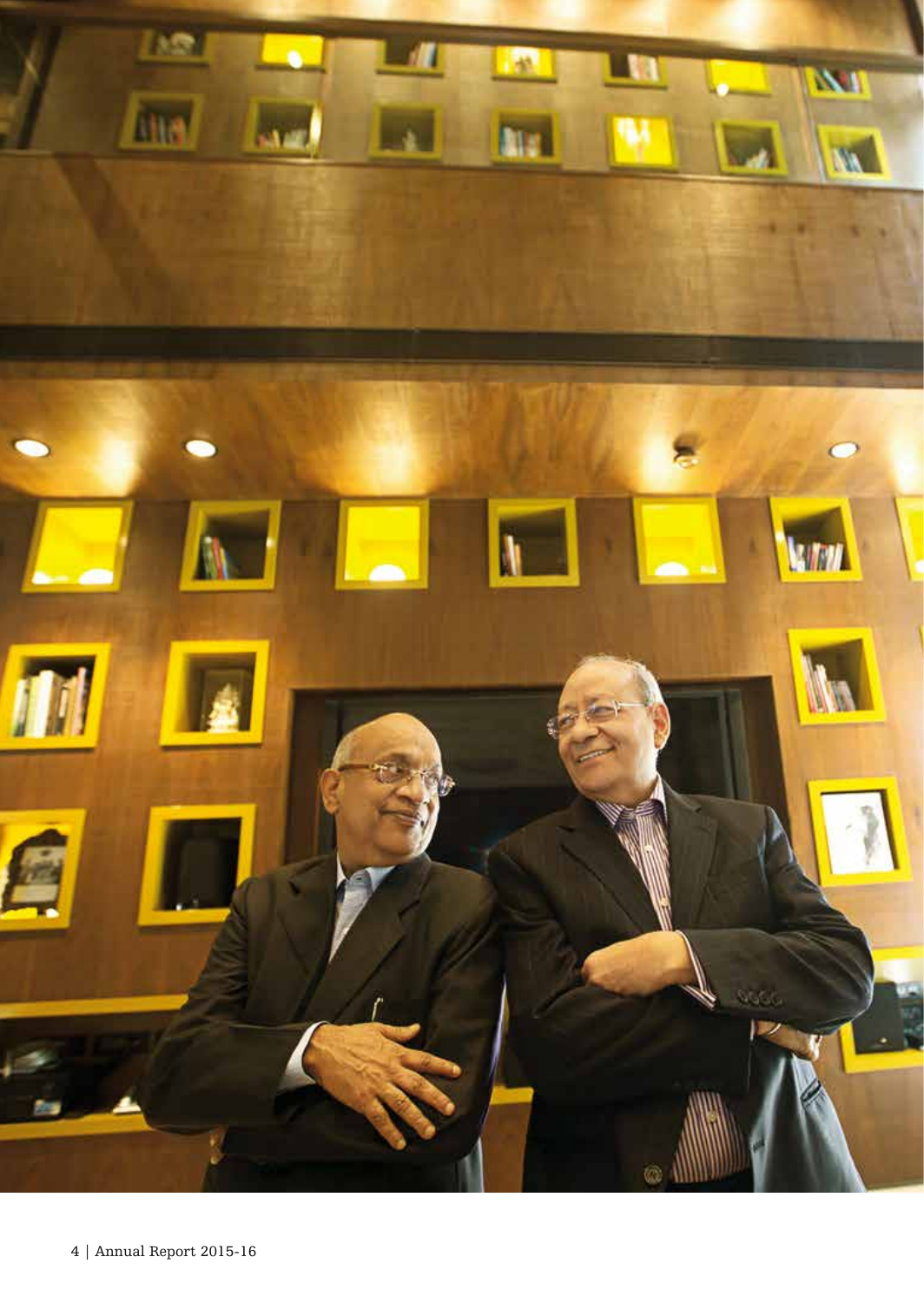

# SUCCESS Our key to

There has been just one secret behind the transformation of Emami into a frontline Indian FMCG company. The ability to understand latent unexpressed needs of consumers and translate them into cluttercutting products. The result is a company that was valued at around  $\bar{z}21,200$  crore in market capitalisation as on 31st March 2016, growing by nearly 40 times in value since its Public Offer in 2005.

Emami is present in the fourth largest national sector. The sector touches billions, across geographies. The sector is overcrowded by organised and unorganised players. These players manufacture a large number of products. A number of these products are me-too and even counterfeit.

The aim is not to merely survive this environment; the objective is to succeed in it. This success needs to be derived from the identification of niches relatively insulated from competition. These niches are created (and occupied) by understanding where the external environment is trending, what consumers are likely to need and working backwards to create relevant and affordable products. Our edge lies in spotting categories that are unique, devoid of competitors and with a unique proposition, enabling us to enjoy absolute category leadership.

In this environment it would be easy to offer deep discounts and freebies in the pursuit of short-term visibility and market share but the strategy would be largely unsustainable and even brand-destroying.

Since inception, Emami's success has been derived from its keen understanding of Indian middle-class aspirational consumers. This competence is often under-appreciated; since India is a vast country with varied geographical and climatic conditions where consumer profiles change every 100 km, what one needs, is a product portfolio addressing diverse consumer requirements.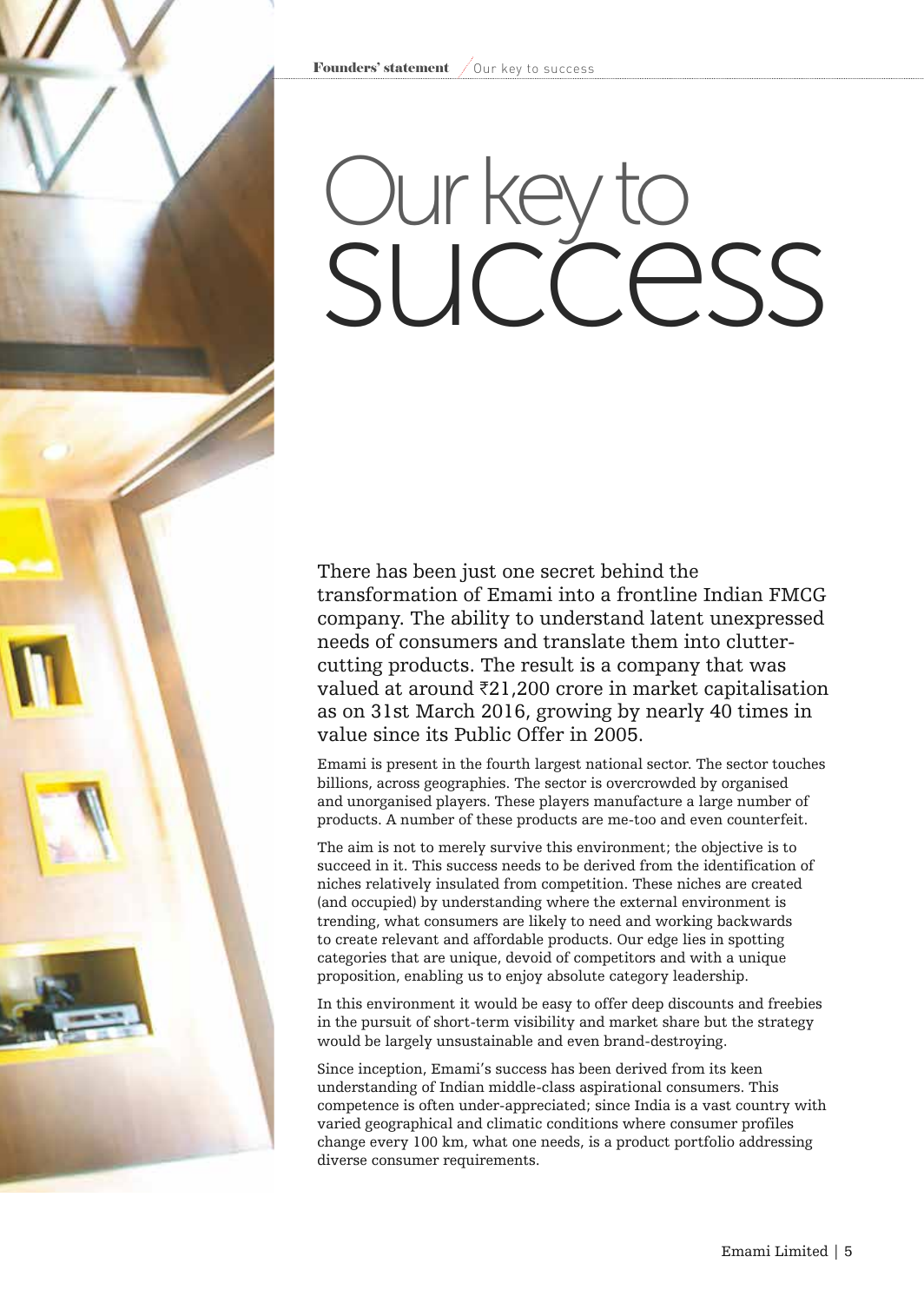

And this is where we come to something we are deeply proud about: Emami is a truly Indian company that addresses middleclass aspirational consumer needs by creating truly Indian brands.

Emami's consumer understanding extends beyond product functionality. When our consumer study indicated that nearly 30% of women's fairness creams were actually used by men, we studied user buying patterns. Men were not comfortable buying the product directly across the counter. There was a hesitation in admitting openly that men also needed to look fair. We worked on these cues and the result was that we introduced a fairness product exclusively for men - Fair and Handsome – supported by a communication strategy that empowered closet users to step out and buy the product. We didn't just launch a product; we created a category for the first time in India.

Or take the case of Nityam tablets. The conventional consumption of an ayurvedic laxative is cumbersome. We

worked around this problem to introduce a convenient tablet. This innovation is not just about a new product introduction; it encourages a new form of consumption, graduating the consumer experience.

That brings us to four words that have made all the difference at Emami. **Graduating the consumer experience.** We don't merely plug product gaps; we create stand-out products. We don't just make consumers feel good about purchase; we graduate their experience to a different level. We don't just focus on therapeutic safety; we weave a deep

Emami is among the few Indian FMCG players to extend deep into its rural market which accounts for more than 70% of the country's population. Here too, we progressively adapted our role: we graduated from marketing large SKUs to small affordable equivalents.

research-led ayurveda tradition into product safety. We don't just bank on ayurveda; we validate our products through competent safety studies.

Emami's success is derived from its niche ayurveda and herbal-based positioning as well as its strong innovation and new category incubation. We have leveraged ayurveda with modern-day science to deliver best, yet affordable, and effective products, which have been manufactured using advanced scientific and laboratory practices. Most of our manufacturing units are ISO 9001: 2000 compliant and accredited with ISO 14001: 2004 and ISO 18001: 2007 certifications.

It would have been defeating for a truly Indian company addressing its vast middleclass consumer base to be urban-driven. The reality is that Emami is among the few Indian FMCG players to extend deep into a rural market which accounts for more than 70% of the country's population. Here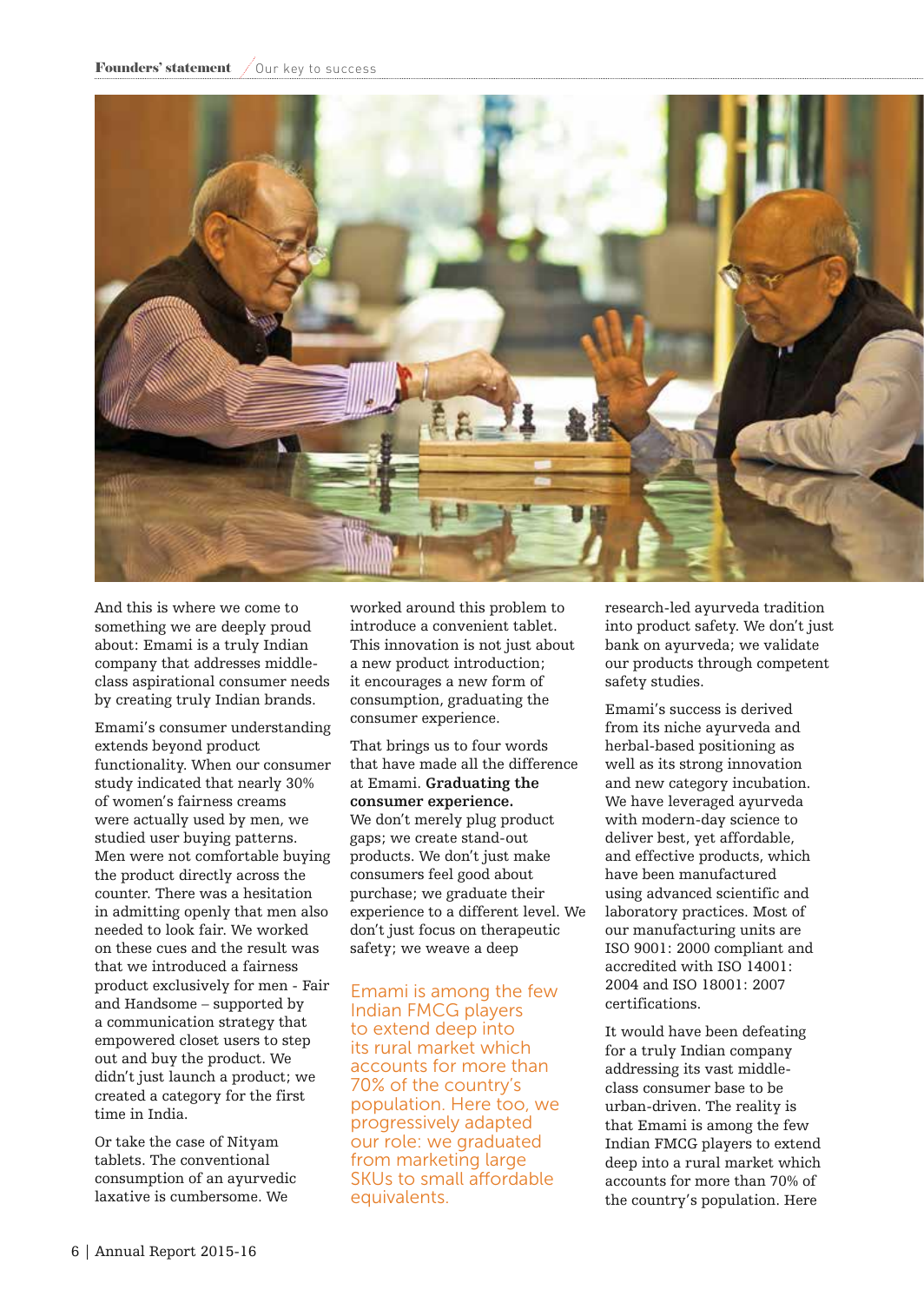too, we progressively adapted our role: we graduated from marketing large SKUs to small affordable equivalents. Besides, we marketed products around attractive price points that encouraged enhanced valueaddition without becoming expensive, creating a compelling volume-value play.

It would have been convenient for a truly Indian consumer products company to continue marketing within the heart of India on the grounds that this, given the extensive underconsumption, represented a world of an opportunity. Emami is a confident global Indian corporate; we customised our brands around the climatic and physical suitability of countries the world over. The result is that we extended our Indian multi-category leadership to international markets. And best of all, we did not merely market in some of these countries; we commissioned our first international manufacturing unit (Bangladesh) to address the needs of that geography.

It would have been timeconsuming for an ambitious Emami to grow through the organic route. We selected to acquire businesses instead. In 2008, we acquired a multidecade Zandu possessing a rich repository of ayurvedic knowledge and products. The acquisition was considered daring for its scale; we implemented the acquisition, repositioned acquired brands and the result is that the Zandu portfolio has trebled its domestic sales since acquisition. In 2015, we acquired the ayurvedic hair and scalp care business under the Kesh King brand (ayurvedic medicinal oil, aloe vera herbal shampoo and ayurvedic capsules) on the grounds that the ayurvedic hair and scalp-care category was extensively under-penetrated.

effective and affordable products of the best quality. They also need to be competently communicated to consumers. Emami's products are backed by robust communication understood by the masses. Our products have been consistently positioned around enhanced life quality. We complemented this pitch through the pioneering engagement of celebrity brand ambassadors.

Even as a strong consumer pull was created because of these initiatives, it was important to create a robust distribution system. We reached consumers everywhere; we made our products available in villages of population clusters of less than 10,000. The result is that we now have more than 2,900 distributors, a direct coverage of more than 6.4 lac retail outlets and indirect reach across more than 4 million retail outlets. Even in the remotest part of the country, you are likely to find a store – possibly the smallest shack – marketing Emami products across the counter.

#### **Outlook**

Emami's Power Brands are growing and penetrating further. The brand extensions and new launches are receiving encouraging response. The International business is expected to grow aggressively. An improving economic landscape leading to higher disposable incomes and normal monsoons are expected to revitalise the rural economy and FMCG prospects. Emami is poised to take benefit of these growing opportunities.

The bottomline is that we find Emami waiting to capitalise extensively. Our story is just beginning.

**RS Agarwal | RS Goenka**

#### Impact

The cumulative impact of our differentiated business model is evident in the numbers

Five-year CAGR in Revenues 16%

Five-year CAGR in EBIDTA 22%

Five year CAGR in Cash Profit 20%

Spent on advertising and promotion in the past five years  $_{\epsilon}$ 1,700 crore More than

Cumulative dividend payout in the last five years . 850

Increase in market capitalisation in the last five years  $-3.5_x$ 

## 25<sup>+</sup>

New products and extensions introduced in the last five years

It is just not enough to create